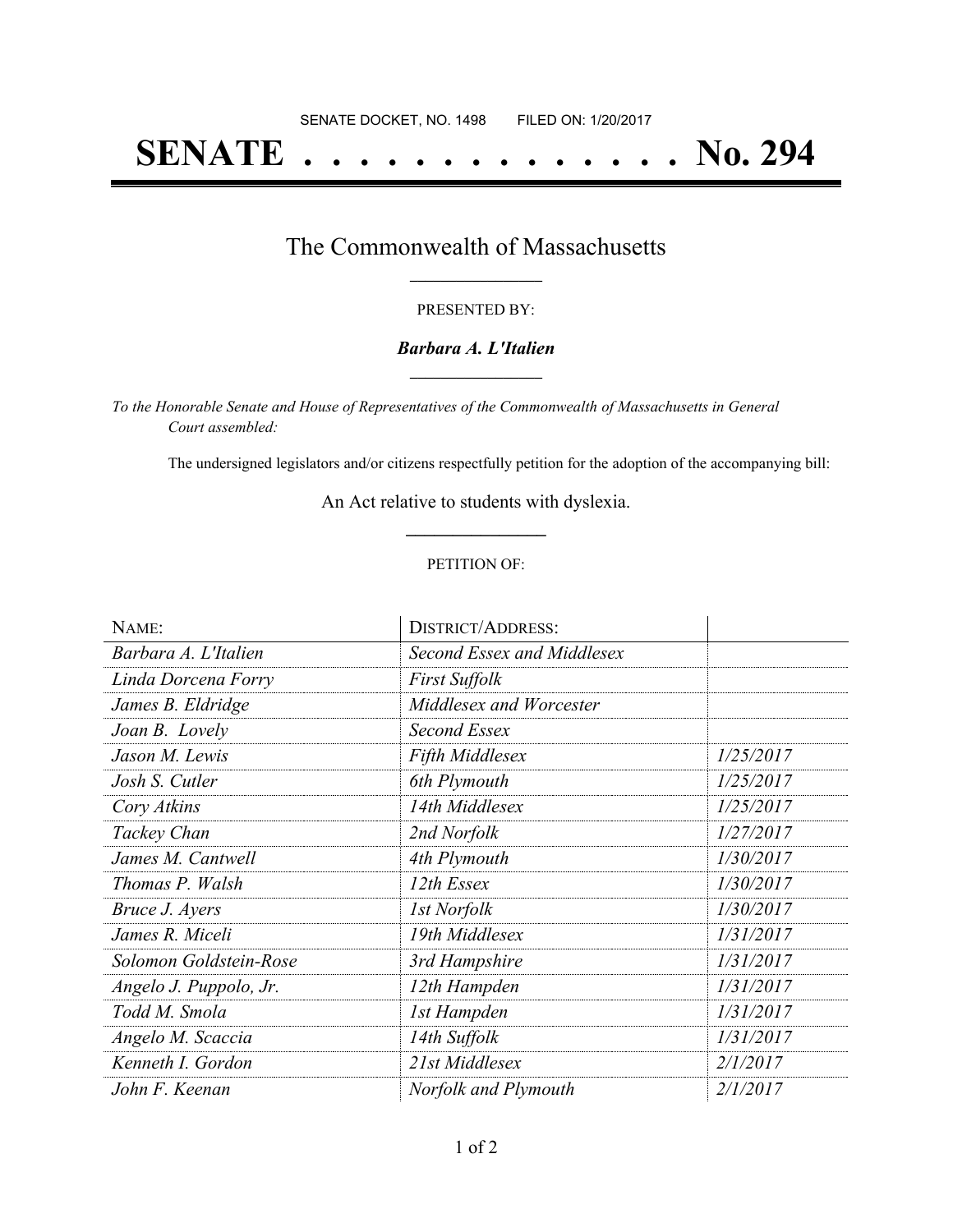| David K. Muradian, Jr.   | 9th Worcester                                 | 2/1/2017  |
|--------------------------|-----------------------------------------------|-----------|
| Marjorie C. Decker       | 25th Middlesex                                | 2/1/2017  |
| Joseph W. McGonagle, Jr. | 28th Middlesex                                | 2/1/2017  |
| Ryan C. Fattman          | Worcester and Norfolk                         | 2/1/2017  |
| Sal N. DiDomenico        | Middlesex and Suffolk                         | 2/2/2017  |
| Patrick M. O'Connor      | Plymouth and Norfolk                          | 2/2/2017  |
| Thomas J. Calter         | 12th Plymouth                                 | 2/2/2017  |
| Paul R. Heroux           | 2nd Bristol                                   | 2/2/2017  |
| <b>Brian Murray</b>      | 10th Worcester                                | 2/2/2017  |
| John W. Scibak           | 2nd Hampshire                                 | 2/2/2017  |
| Michael O. Moore         | <b>Second Worcester</b>                       | 2/2/2017  |
| Juana B. Matias          | 16th Essex                                    | 2/2/2017  |
| Mike Connolly            | 26th Middlesex                                | 2/2/2017  |
| Kay Khan                 | 11th Middlesex                                | 2/3/2017  |
| Thomas M. Stanley        | 9th Middlesex                                 | 2/3/2017  |
| Paul Brodeur             | 32nd Middlesex                                | 2/3/2017  |
| Paul Tucker              | 7th Essex                                     | 2/3/2017  |
| Jennifer L. Flanagan     | Worcester and Middlesex                       | 2/3/2017  |
| Jack Lewis               | 7th Middlesex                                 | 2/3/2017  |
| John J. Lawn, Jr.        | 10th Middlesex                                | 2/3/2017  |
| James Arciero            | 2nd Middlesex                                 | 2/3/2017  |
| Hannah Kane              | 11th Worcester                                | 2/3/2017  |
| William N. Brownsberger  | Second Suffolk and Middlesex                  | 2/3/2017  |
| Adam G. Hinds            | Berkshire, Hampshire, Franklin and<br>Hampden | 2/3/2017  |
| Julian Cyr               | Cape and Islands                              | 2/3/2017  |
| Michael J. Barrett       | Third Middlesex                               | 9/20/2017 |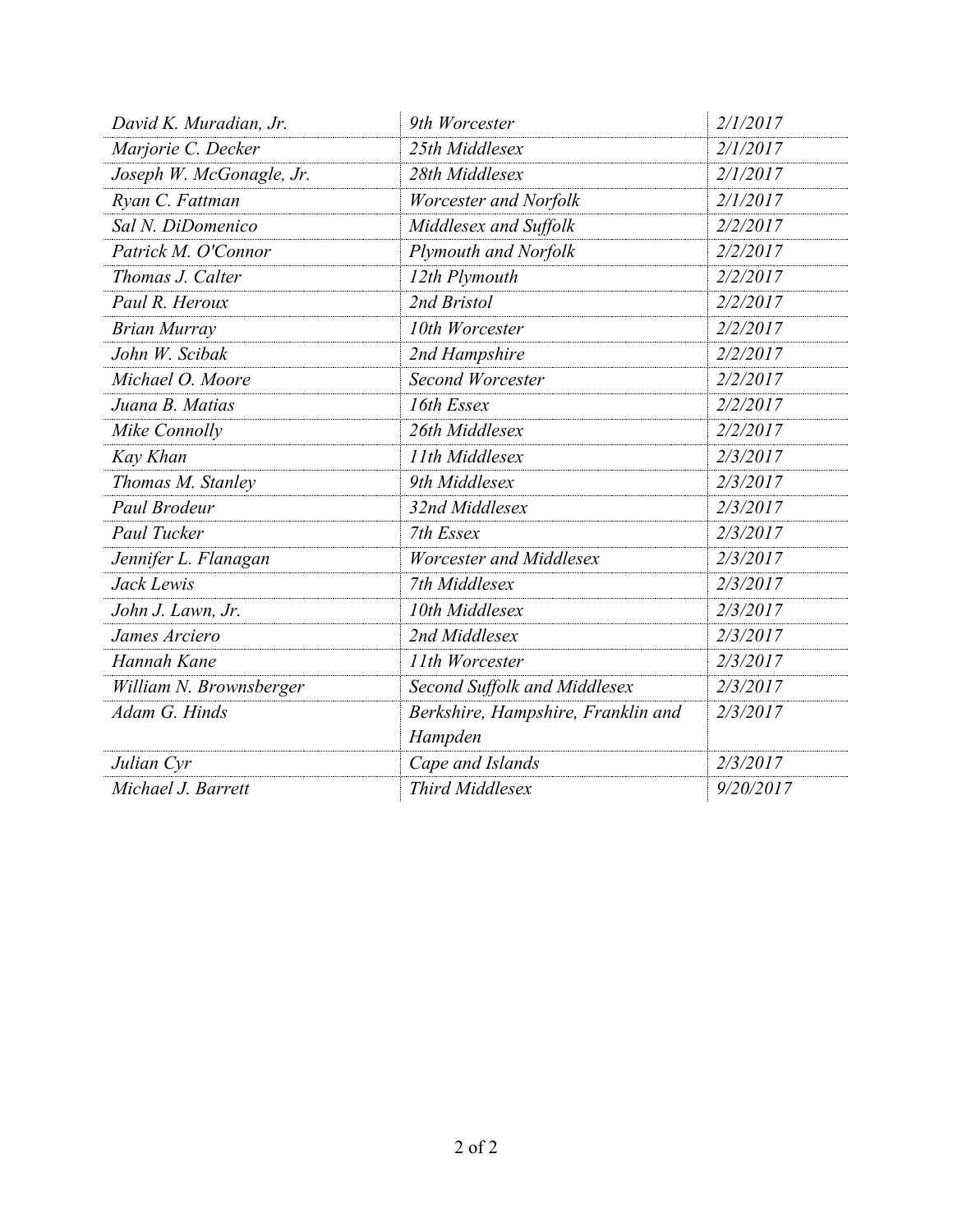# SENATE DOCKET, NO. 1498 FILED ON: 1/20/2017

# **SENATE . . . . . . . . . . . . . . No. 294**

By Ms. L'Italien, a petition (accompanied by bill, Senate, No. 294) of Barbara A. L'Italien, Linda Dorcena Forry, James B. Eldridge, Joan B. Lovely and other members of the General Court for legislation to address the special education needs of children with dyslexia. Education.

### [SIMILAR MATTER FILED IN PREVIOUS SESSION SEE SENATE, NO. *312* OF 2015-2016.]

### The Commonwealth of Massachusetts

**In the One Hundred and Ninetieth General Court (2017-2018) \_\_\_\_\_\_\_\_\_\_\_\_\_\_\_**

**\_\_\_\_\_\_\_\_\_\_\_\_\_\_\_**

An Act relative to students with dyslexia.

Be it enacted by the Senate and House of Representatives in General Court assembled, and by the authority *of the same, as follows:*

| $\mathbf{1}$ | Whereas, the term dyslexia is undefined in the Massachusetts General Laws;                     |
|--------------|------------------------------------------------------------------------------------------------|
| 2            | Whereas the lack of specificity in diagnosing dyslexia is causing an impediment to             |
| 3            | effective intervention resulting in an average time between identification of risk factors for |
| 4            | dyslexia and reading at-grade-level of more than two years;                                    |
| 5            | Whereas many students who receive appropriate intervention and instruction can make            |
| 6            | the necessary progress to read at grade level;                                                 |
| 7            | Therefore, it is essential to implement early screening and intervention for students for      |
| 8            | Dyslexia.                                                                                      |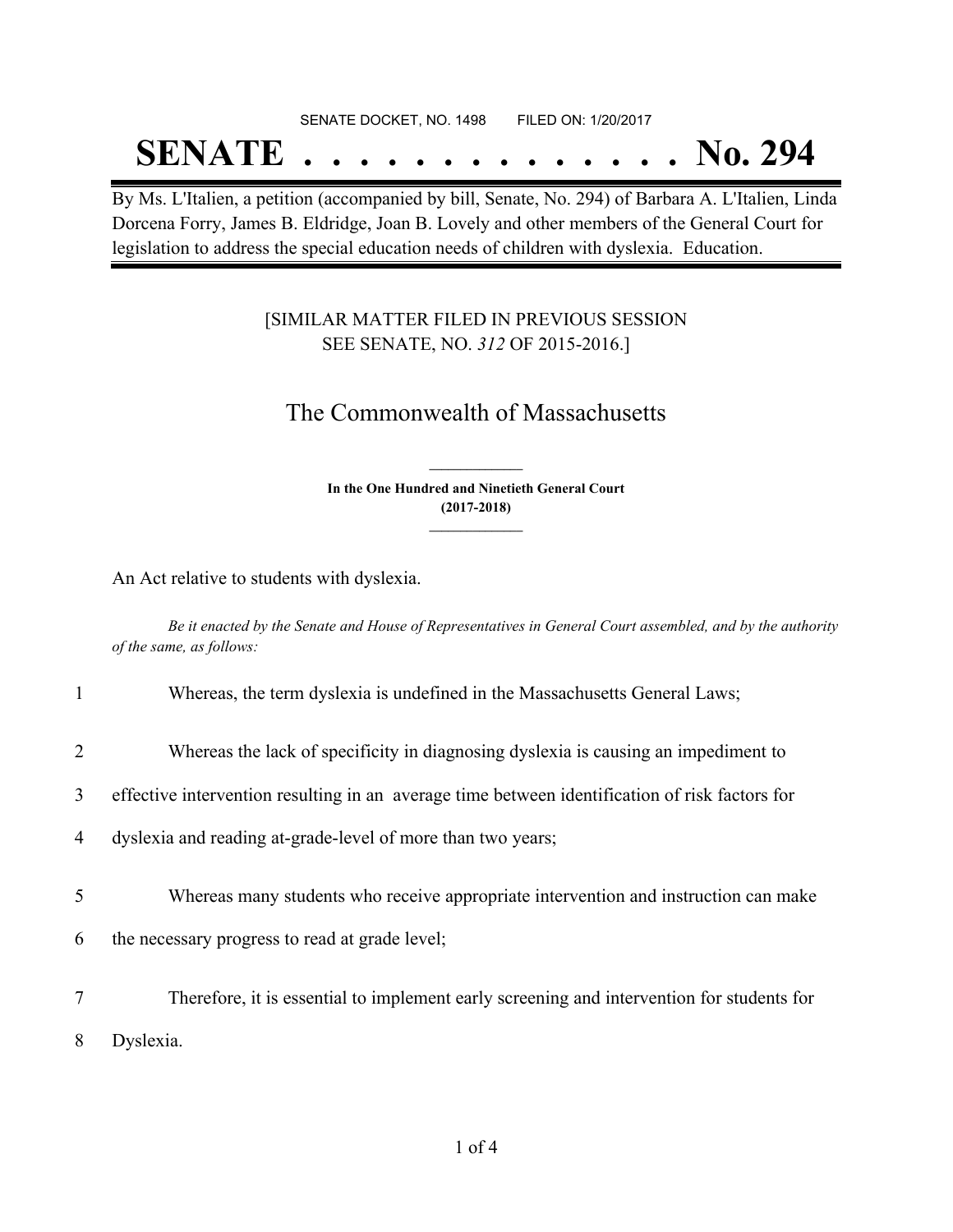| 9  | SECTION 1: Section 1 of Chapter 71B of the General Laws, as appearing in the 2014                    |
|----|------------------------------------------------------------------------------------------------------|
| 10 | Official Edition, is hereby amended by inserting, after the second paragraph, the following          |
| 11 | paragraph:-                                                                                          |
| 12 | "Dyslexia" shall have the same meaning as the most recent definition by the National                 |
| 13 | Institute of Health.                                                                                 |
| 14 | SECTION 2: Section 38G1/2 of Chapter 71 of the General Laws, as appearing in the                     |
| 15 | 2014 Official Edition, is hereby amended by inserting, after the fourth paragraph, the following     |
| 16 | paragraph:-                                                                                          |
| 17 | "Dyslexia" shall have the same meaning as the most recent definition by the National                 |
| 18 | Institute of Health.                                                                                 |
| 19 | SECTION 3: Chapter 70 of the General Laws is hereby amended by inserting the                         |
| 20 | following new section:-                                                                              |
| 21 | Section 97. Dyslexia Screening                                                                       |
| 22 | "The department of elementary and secondary education shall develop guidelines for the               |
| 23 | screening of all students, before the end of Kindergarten, for the identification of characteristics |
| 24 | that are associated with risk factors for dyslexia, as defined by the National Institute of Health.  |
| 25 | Such screening shall be completed using evidence-based testing methodologies and shall include       |
| 26 | tests to identify deficits in phonemic awareness, rapid automatized naming, and letter sound         |
| 27 | knowledge. Students identified as having characteristics associated with risk factors for dyslexia   |
| 28 | pursuant to this section shall be referred for evaluation for special education services pursuant to |
| 29 | Section xxx of Chapter 71B."                                                                         |
|    |                                                                                                      |

## of 4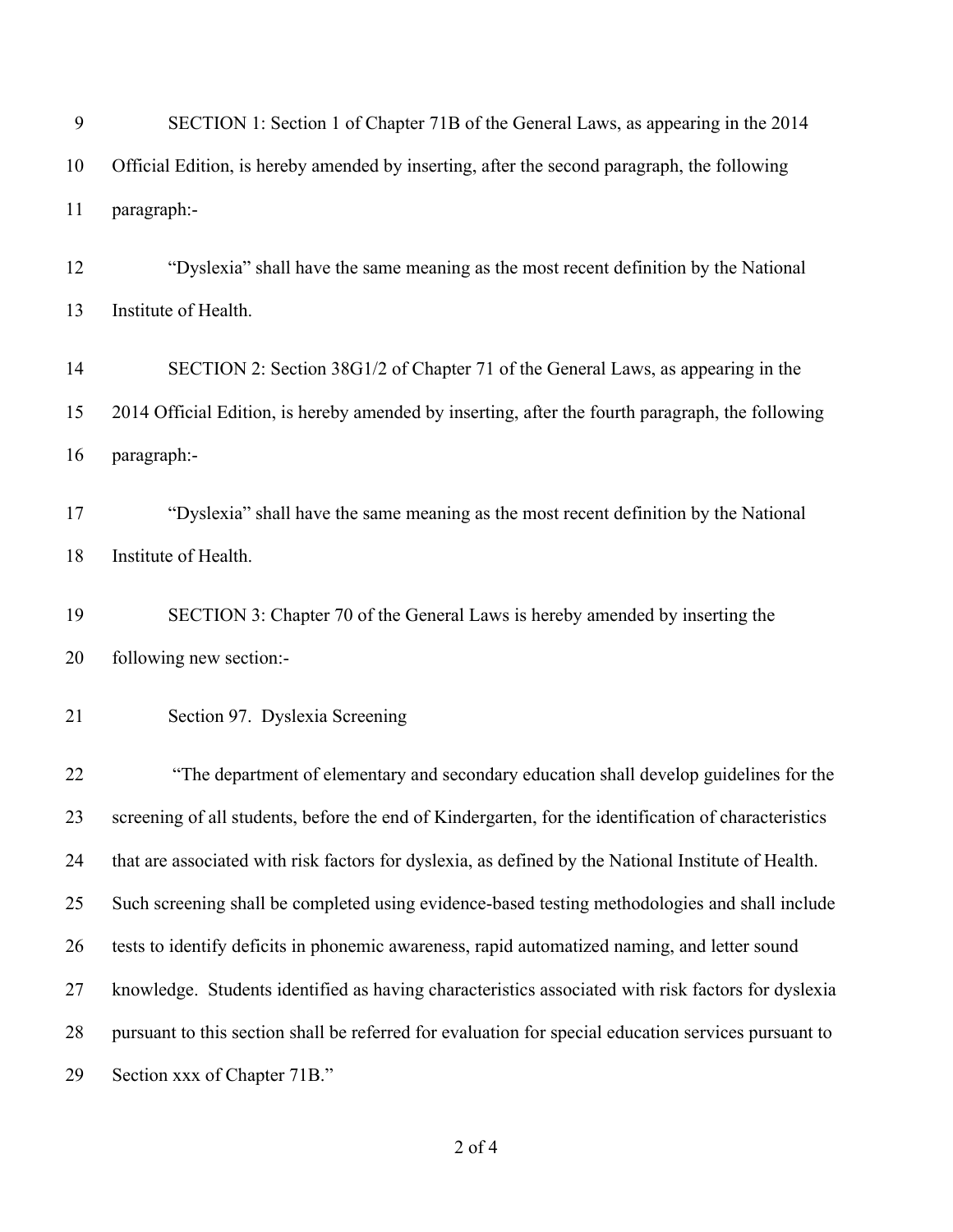SECTION 4: Section 38G of Chapter 71 of the General Laws, as appearing in the 2014 Official Edition, is hereby amended by inserting, in line 266 after the word "disabilities," the following words:-

including dyslexia,

 SECTION 5: Said section 38G1/2 of said Chapter 71, as so appearing, is hereby further amended by adding the following paragraph:-

 The board shall provide an endorsement in dyslexia which shall include both coursework and field experience for licensed general and special education teachers to acquire the competencies necessary to use the scientifically based reading research and evidenced based practices to instructing and remediating students with dyslexia, develop appropriate IEP programs, enable students with dyslexia to effectively access grade-level curriculum, and consult and collaborate with other educators in order to meet the unique and complex educational needs of students with dyslexia. All content taught as part of this specialization shall be consistent with the requirements of the Individuals with Disabilities Education Act, 20 U.S.C. § 1400 et seq., for evidence based practices, and 20 U.S.C. §6368(3) for scientifically based reading research. The requirements for the endorsement in dyslexia, as promulgated by the board, may also be used to satisfy course requirements necessary to obtain a professional license. The board shall promulgate regulations specifying the subject matter knowledge, skills and competencies required for such endorsement, including requirements to incorporate renewal of the endorsement as part of the individual professional development plan required pursuant to section 38G. Said regulations shall also specify components necessary for preparation programs offering

of 4